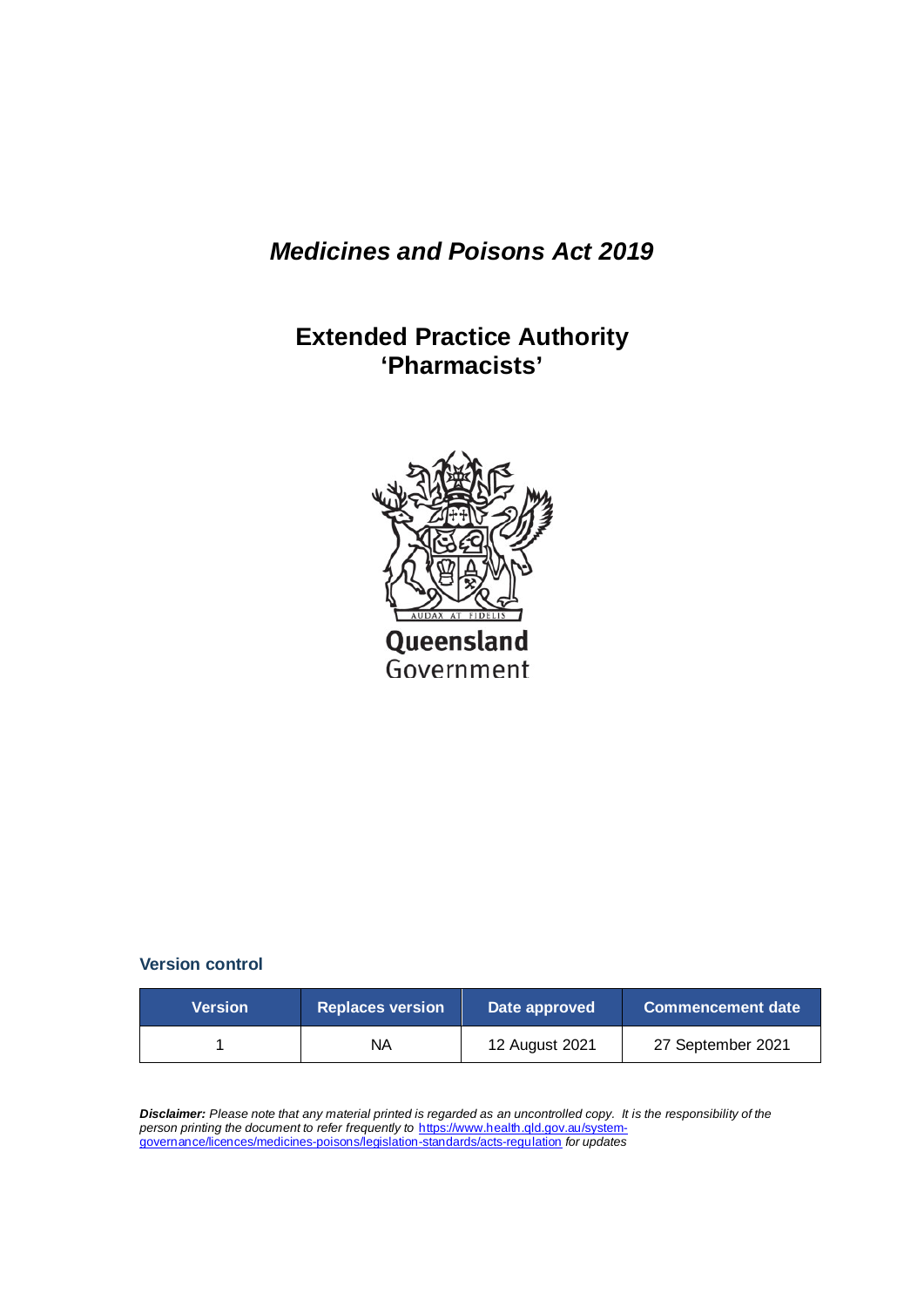### **Extended Practice Authority 'Pharmacists'**

This extended practice authority (EPA) has been made by the Director-General, Queensland Health under section 232 of the *Medicines and Poisons Act 2019*. It states the scope of the regulated activities with the regulated substances which a pharmacist is authorised to carry out for the purposes described in the table under Schedule 9, Part 1 of the Medicines and Poisons (Medicines) Regulation 2021.

A term used in this EPA that is defined in the *Medicines and Poisons Act 2019* or the Medicines and Poisons (Medicines) Regulation 2021, has the meaning stated in the *Medicines and Poisons Act 2019* or Medicines and Poisons (Medicines) Regulation 2021.

#### **Part 1 – Vaccinations - Circumstances and conditions**

- 1. A pharmacist who has successfully completed training in accordance with Appendix 1, may administer a medicine listed in Appendix 2, Column 1:
	- a. by a route of administration for the medicine stated in the current online edition of the *Australian Immunisation Handbook [1](#page-1-0)* , or as stated in the product information approved by the Therapeutic Goods Administration (TGA); and
	- b. subject to the restrictions (if any) for the medicine stated in Appendix 2, Column 2.
- 2. The pharmacist may administer the medicines only at:
	- a. a community pharmacy that meets the requirements in Appendix 3; or
	- b. a public sector hospital.
- 3. Before vaccines are administered, the pharmacist must ensure the equipment and procedures detailed in the current online edition of the Australian Immunisation Handbook are in place.
- 4. The pharmacist must act in accordance with the requirements for vaccine administration in the current online edition of the *Australian Immunisation Handbook* including patient selection, patient consent, vaccine administration, documenting vaccination and follow up care.
- 5. When vaccines are in the possession of the pharmacist, the pharmacist must ensure that the storage and transport of vaccines is in accordance with the *National vaccine storage guidelines: Strive for 5[2](#page-1-1)*.

<span id="page-1-0"></span><sup>1</sup> *Australian Immunisation Handbook -* <https://immunisationhandbook.health.gov.au/>

<span id="page-1-1"></span><sup>2</sup> *National vaccine storage guidelines – Strive for 5 -*[https://www.health.gov.au/sites/default/files/national](https://www.health.gov.au/sites/default/files/national-vaccine-storage-guidelines-strive-for-5_0.pdf)[vaccine-storage-guidelines-strive-for-5\\_0.pdf](https://www.health.gov.au/sites/default/files/national-vaccine-storage-guidelines-strive-for-5_0.pdf)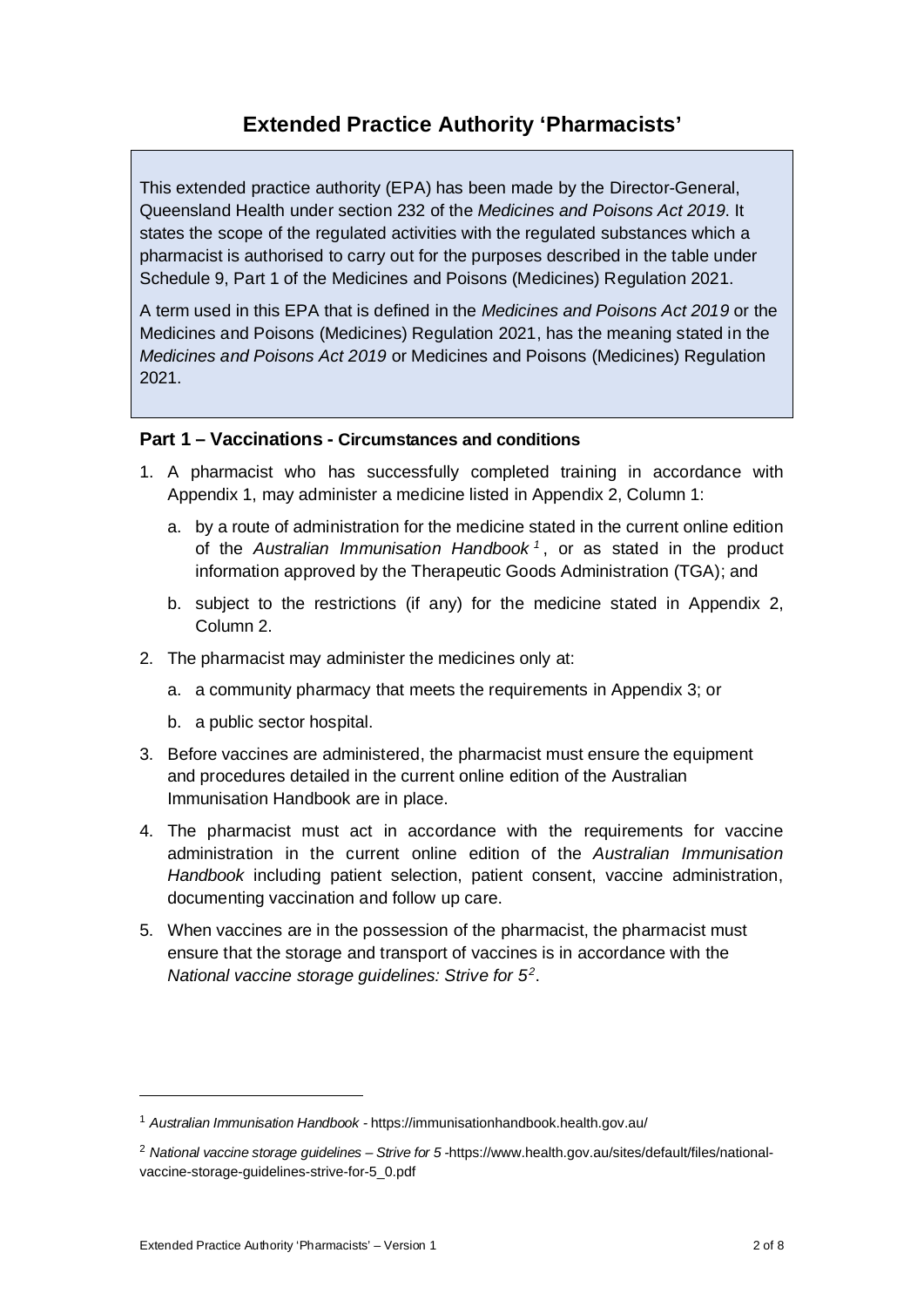- 6. Before administering a vaccine, the pharmacist must be familiar with the contraindication(s) and known side effects of the medicine and advise the patient accordingly.
- 7. The pharmacist must advise a patient if a vaccine they propose to administer is listed in the National Immunisation Program (NIP) Schedule and of the cost to the patient for the vaccine (if any) because it will not be funded by the NIP.
- 8. The pharmacist administering a vaccine must ensure that:
	- a. all vaccinations are recorded on the Australian Immunisation Register<sup>[3](#page-2-0)</sup> in accordance with the requirements under the *Australian Immunisation Register Act 2015* (Cth) as soon as practicable and ideally at the time of vaccination; and
	- b. any adverse events occurring following immunisation must be notified using the Adverse Event Following Immunisation (AEFI) reporting form available on the Queensland Health website<sup>[4](#page-2-1)</sup>.

<span id="page-2-0"></span><sup>3</sup> Australian Immunisation Register -[https://www.servicesaustralia.gov.au/organisations/health](https://www.servicesaustralia.gov.au/organisations/health-professionals/forms/im004)[professionals/forms/im004](https://www.servicesaustralia.gov.au/organisations/health-professionals/forms/im004)

<span id="page-2-1"></span><sup>4</sup> Adverse Event Following Immunisation reporting form https://www.health.qld.gov.au/\_\_data/assets/pdf\_file/0033/442968/aefi-reporting-form.pdf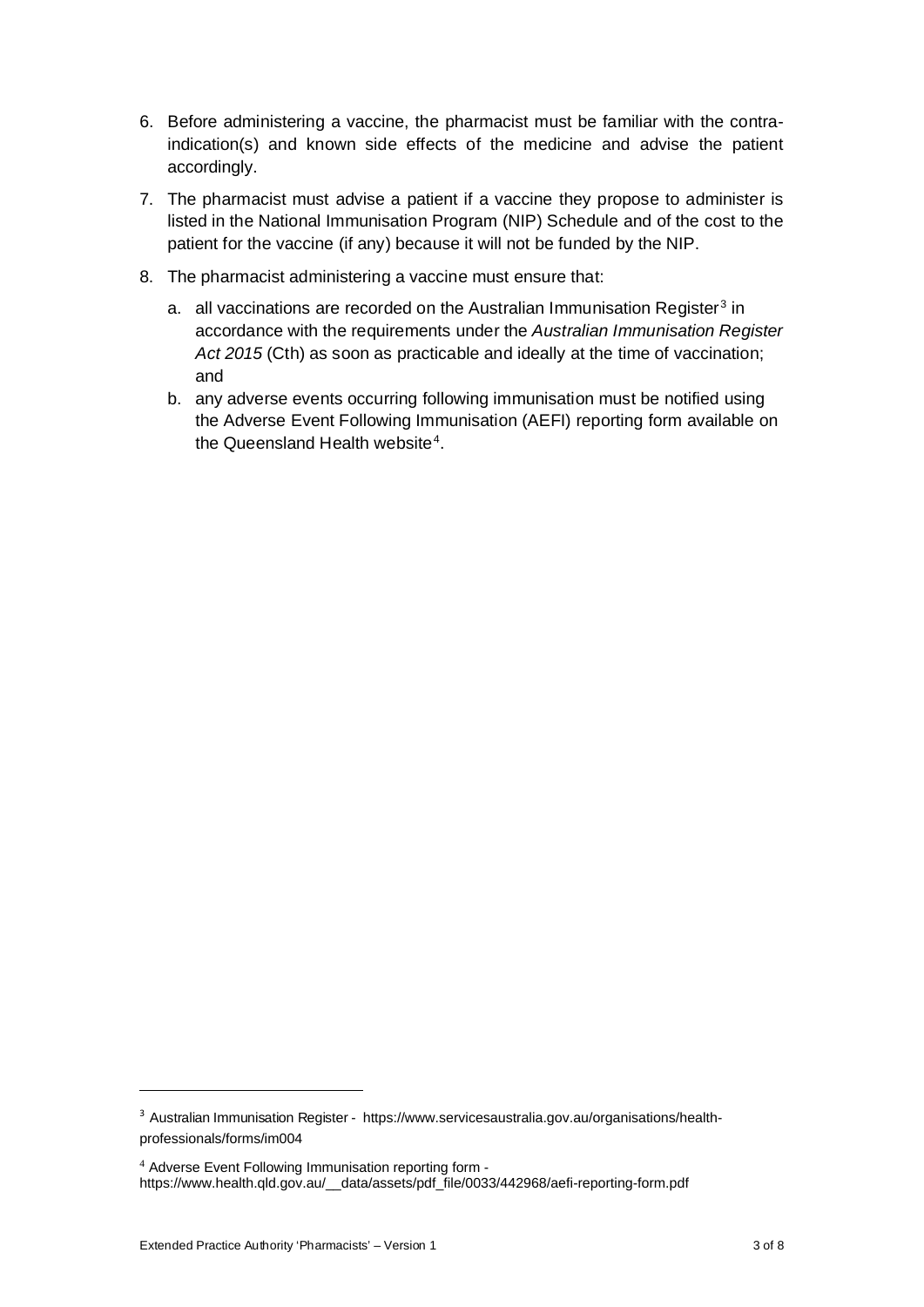### **Part 2 - Urinary Tract Infection Pharmacy Pilot – Queensland (UTIPP-Q)**

#### **Circumstances and conditions**

- 1. The endorsed model of care for the UTIPP-Q enables a pharmacist at a community pharmacy to provide empirical treatment, in accordance with the *Pharmaceutical Society of Australia Guidance for provision of antibiotics for acute uncomplicated cystitis in women[5](#page-3-0)*.
- 2. For participating in the UTIPP-Q, a pharmacist may sell a medicine listed in Appendix 4, Column 1 of this Extended Practice Authority to a patient without the requirement for a prescription:
	- a. subject to the restrictions for the medicine stated opposite in Appendix 4, Column 2 (if any); and
	- b. in accordance with the treatment protocol established under the UTIPP-Q.
- 3. Before undertaking any action relevant to the UTIPP-Q under authority of this Extended Practice Authority, the pharmacist must have:
	- a. registered, and been accepted into, the UTIPP-Q with the Queensland University of Technology (QUT); and
	- b. completed the requisite training to participate in the UTIPP-Q; and
	- c. access to the GuildCare NG UTIPP-Q recording module, to record data for the research evaluation.
- 4. The pharmacist must maintain eligibility to participate in the UTIPP-Q, including any training and registration requirements.
- 5. Before selling a medicine specified in Appendix 4 under this Extended Practice Authority, the pharmacist must advise the person of the contra-indications and known side effects of the medicine. If the supply of one of the medicines specified in Appendix 4 of this Extended Practice Authority is not an appropriate treatment option (for example, due to contraindications), then the pharmacist has the option to supply one of the other two medicines.
- 6. The pharmacist must not sell a medicine specified in Appendix 4 of this Extended Practice Authority in quantities that are more than a single manufacturer's pack of the medicine.
- 7. The pharmacist must, when selling a medicine under this Extended Practice Authority, keep a record of the following information
	- a. the name and address of the person to whom the medicine was sold;
	- b. the date the medicine is sold;
	- c. the description and quantity medicine sold; and
	- d. the directions given for the use of the medicine.

<span id="page-3-0"></span><sup>5</sup> Available at[: https://my.psa.org.au/s/training-plan/a110o00000A62cEAAR/urinary-tract-infection](https://my.psa.org.au/s/training-plan/a110o00000A62cEAAR/urinary-tract-infection-pharmacy-pilot-queensland-utippq)[pharmacy-pilot-queensland-utippq](https://my.psa.org.au/s/training-plan/a110o00000A62cEAAR/urinary-tract-infection-pharmacy-pilot-queensland-utippq)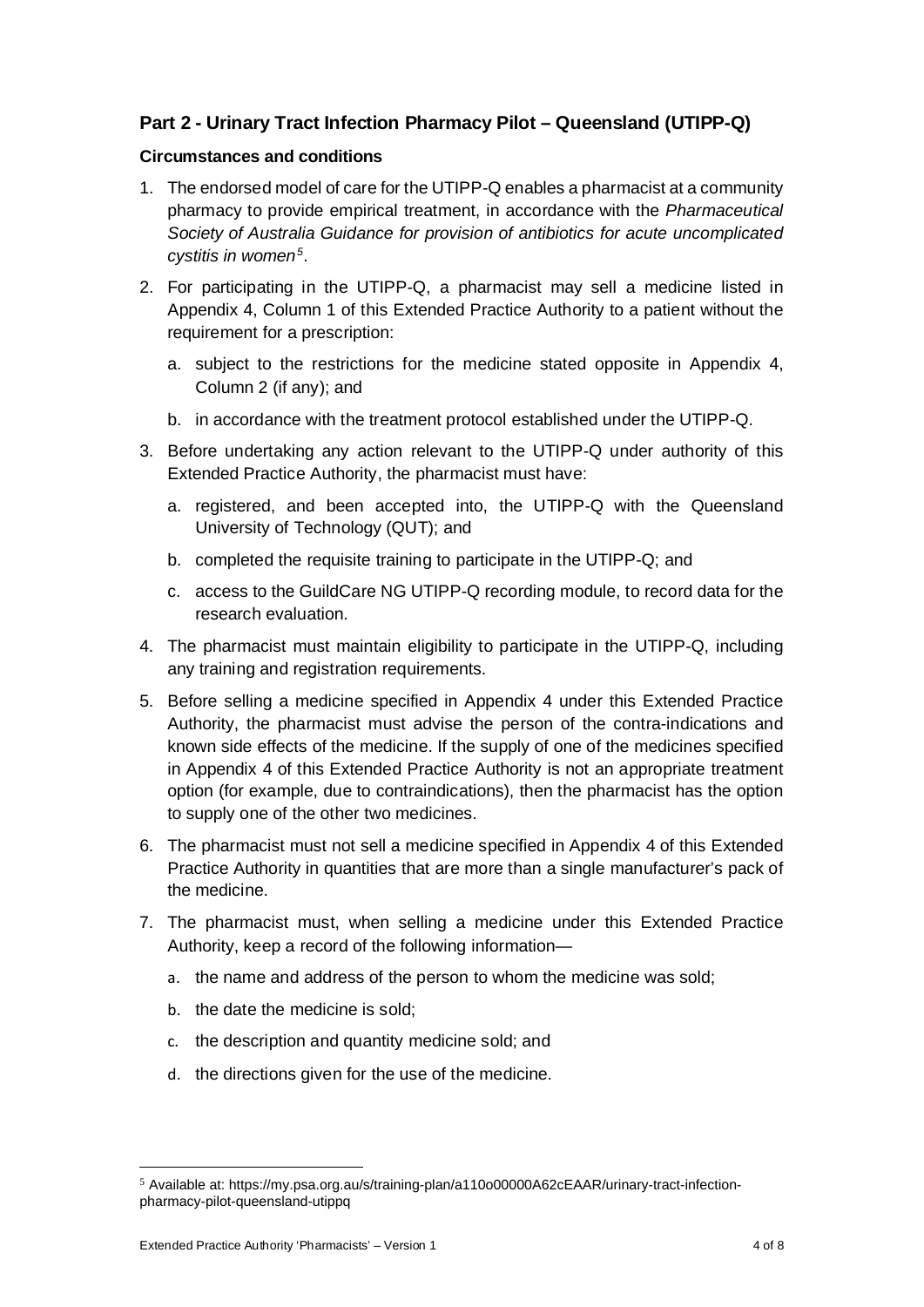### **Appendix 1 - Vaccination training**

Pharmacists must meet both requirements specified below.

- 1. Successful completion of either of the following qualifications:
	- a. the training program for the Queensland Pharmacist Immunisation Pilot I and II (QPIP I & II); or
	- b. a training program accredited to meet the standards set by the Australian Pharmacy Council's 'Standards for the accreditation of programs to support Pharmacist Administration of vaccines'.
- 2. A current Australian recognised qualification in first aid which includes cardiopulmonary resuscitation and anaphylaxis management or a current first aid certificate and a current certificate in anaphylaxis management.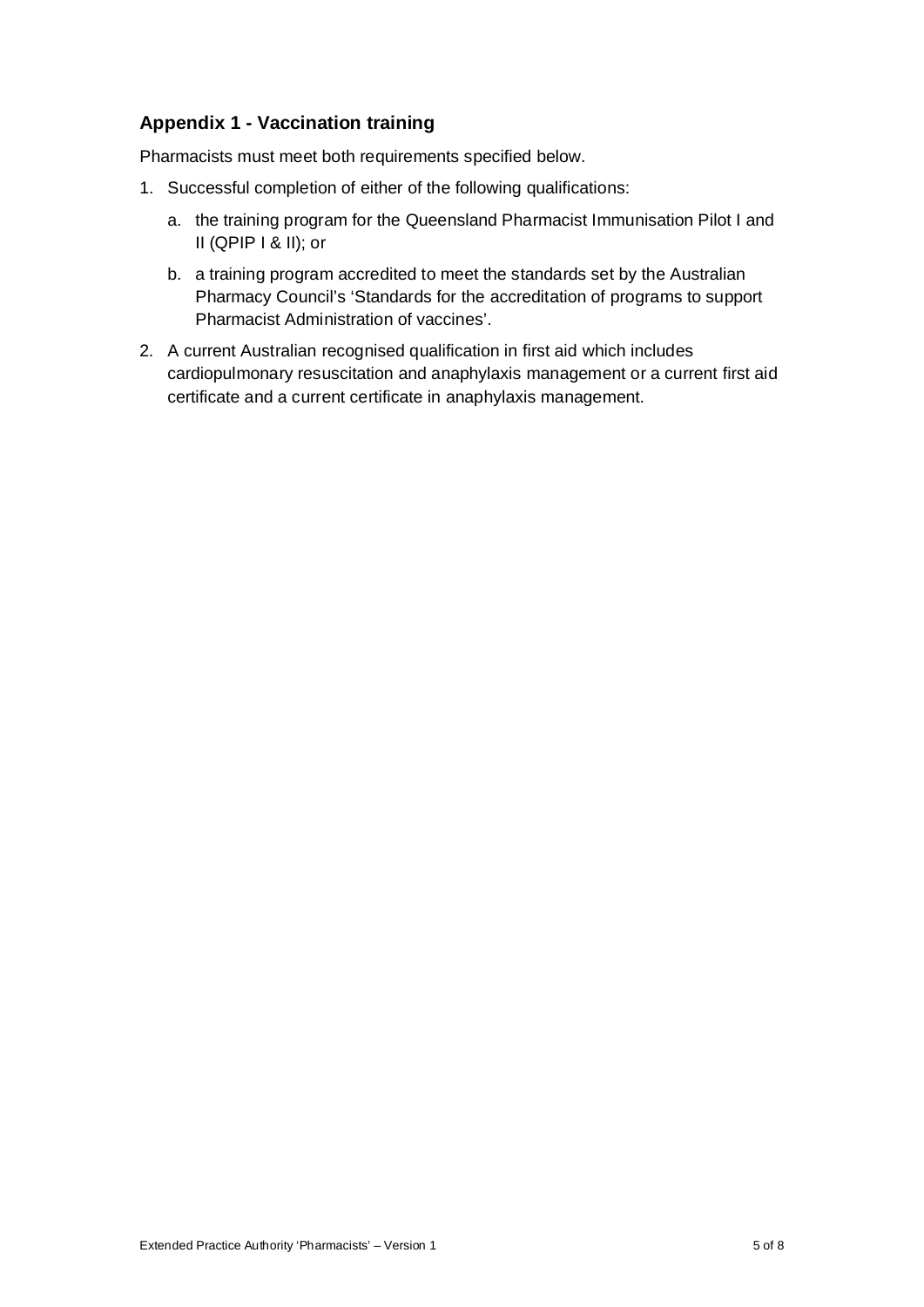## **Appendix 2 - Medicines for vaccinations**

| <b>Vaccinations</b>                                                         |                                                                                                                                                                         |  |
|-----------------------------------------------------------------------------|-------------------------------------------------------------------------------------------------------------------------------------------------------------------------|--|
| <b>Scheduled substance</b>                                                  | <b>Restrictions/Conditions</b>                                                                                                                                          |  |
| Influenza vaccine                                                           | Persons aged 10 years or over                                                                                                                                           |  |
| Diphtheria-tetanus-acellular<br>pertussis vaccine                           | Persons aged 16 years or over                                                                                                                                           |  |
| Diphtheria-tetanus-acellular<br>pertussis-inactivated poliovirus<br>vaccine | Persons aged 16 years or over                                                                                                                                           |  |
| Measles-mumps-rubella vaccine                                               | Persons aged 16 years or over                                                                                                                                           |  |
| Cholera vaccine                                                             | Persons aged 16 years or over                                                                                                                                           |  |
| Haemophilus influenzae type B<br>vaccine                                    | Persons aged 16 years or over                                                                                                                                           |  |
| Hepatitis A vaccine                                                         | Persons aged 16 years or over                                                                                                                                           |  |
| Meningococcal ACWY vaccine                                                  | Persons aged 10 years or over                                                                                                                                           |  |
| Poliomyelitis vaccine                                                       | Persons aged 16 years or over                                                                                                                                           |  |
| Pneumococcal vaccine                                                        | Persons aged 16 years and over                                                                                                                                          |  |
| COVID-19 vaccine                                                            | Persons aged 16 years and over                                                                                                                                          |  |
|                                                                             | Comply with any other limitations in the<br>product information or as determined by<br>the Therapeutic Goods Administration<br>approval for the vaccines that may apply |  |
| Adrenaline in a strength of 0.1% or<br>less                                 | For use in treatment of anaphylaxis only                                                                                                                                |  |
| • in a preloaded device such as an<br>autoinjector, or                      |                                                                                                                                                                         |  |
| in an ampoule                                                               |                                                                                                                                                                         |  |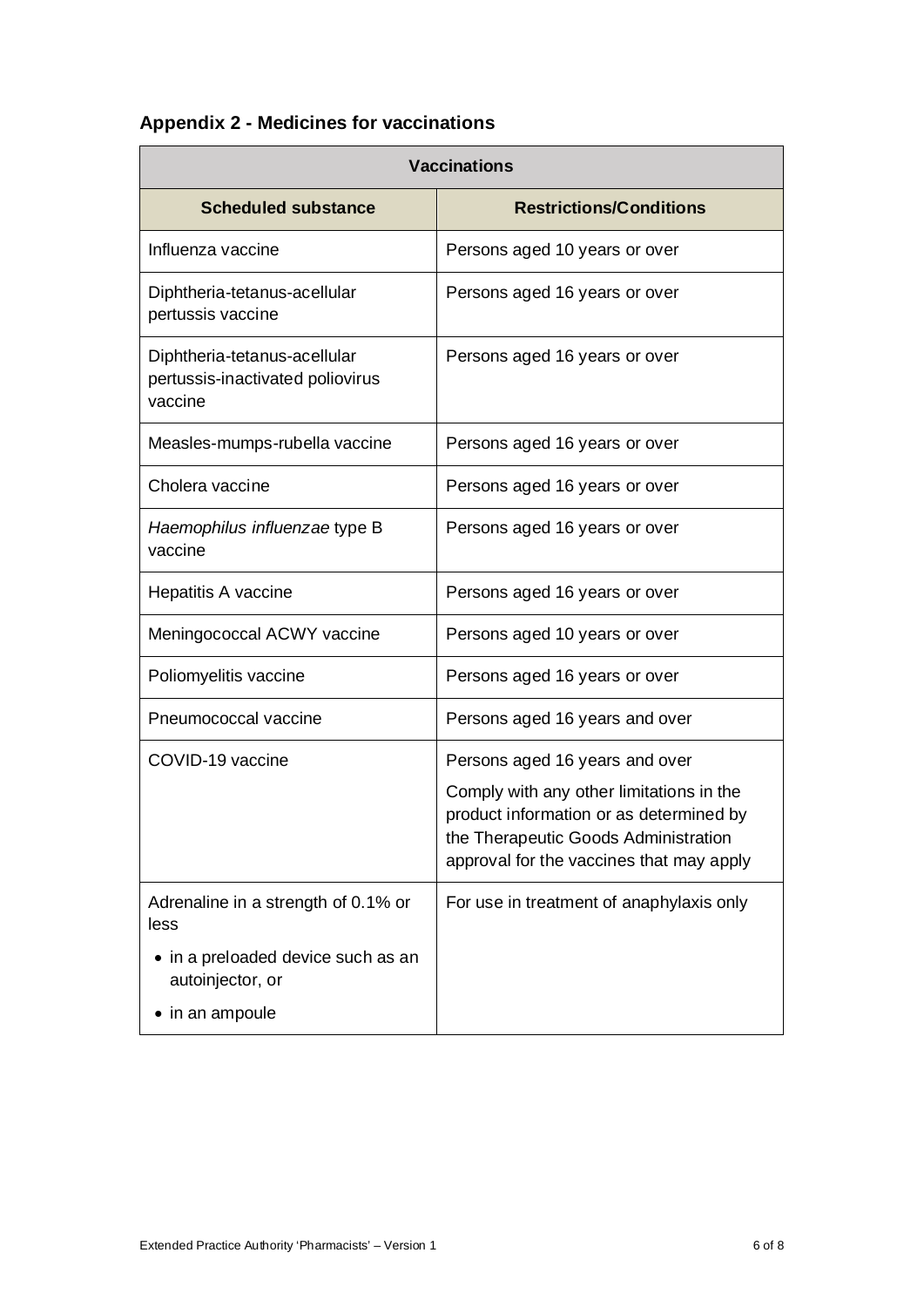### **Appendix 3 - Community pharmacy requirements**

A pharmacist undertaking regulated activities at a community pharmacy, must only act under authority of this EPA in a community pharmacy that has the following facilities and resources:

- 1. A screened or private consulting area that:
	- a. ensures patients' privacy and confidentiality;
	- b. has sufficient space to allow the presence of the following: the patient; a carer if necessary; the pharmacist administering the vaccine; consumables; equipment; and documentation;
	- c. has seating for the patient and their carer during the vaccination;
	- d. has sufficient space and appropriate surfaces for the patient to lie down in the event of an adverse reaction; and for staff to safely perform resuscitation procedures.
- 2. An area with seating that provides for direct visual observation where patients can wait for at least 15 minutes following the vaccination.
- 3. Hand washing facilities/hand sanitising products available to allow for the performance of appropriate hand hygiene before and after vaccine administration.
- 4. Enough appropriately trained pharmacy staff to ensure patients' safety during post-vaccination monitoring and any adverse event management. Ideally the pharmacy will have two pharmacists available at any one time – one to act as the dedicated vaccinator and the other to manage the general business of the dispensary. Pharmacies with only one pharmacist on duty must assess their workflows to ensure they are able to provide uninterrupted care to an individual patient when vaccinating and have staff on-site with current training in first aid (including cardiopulmonary resuscitation and management of anaphylaxis) that can assist in providing after-vaccination care or managing an emergency.